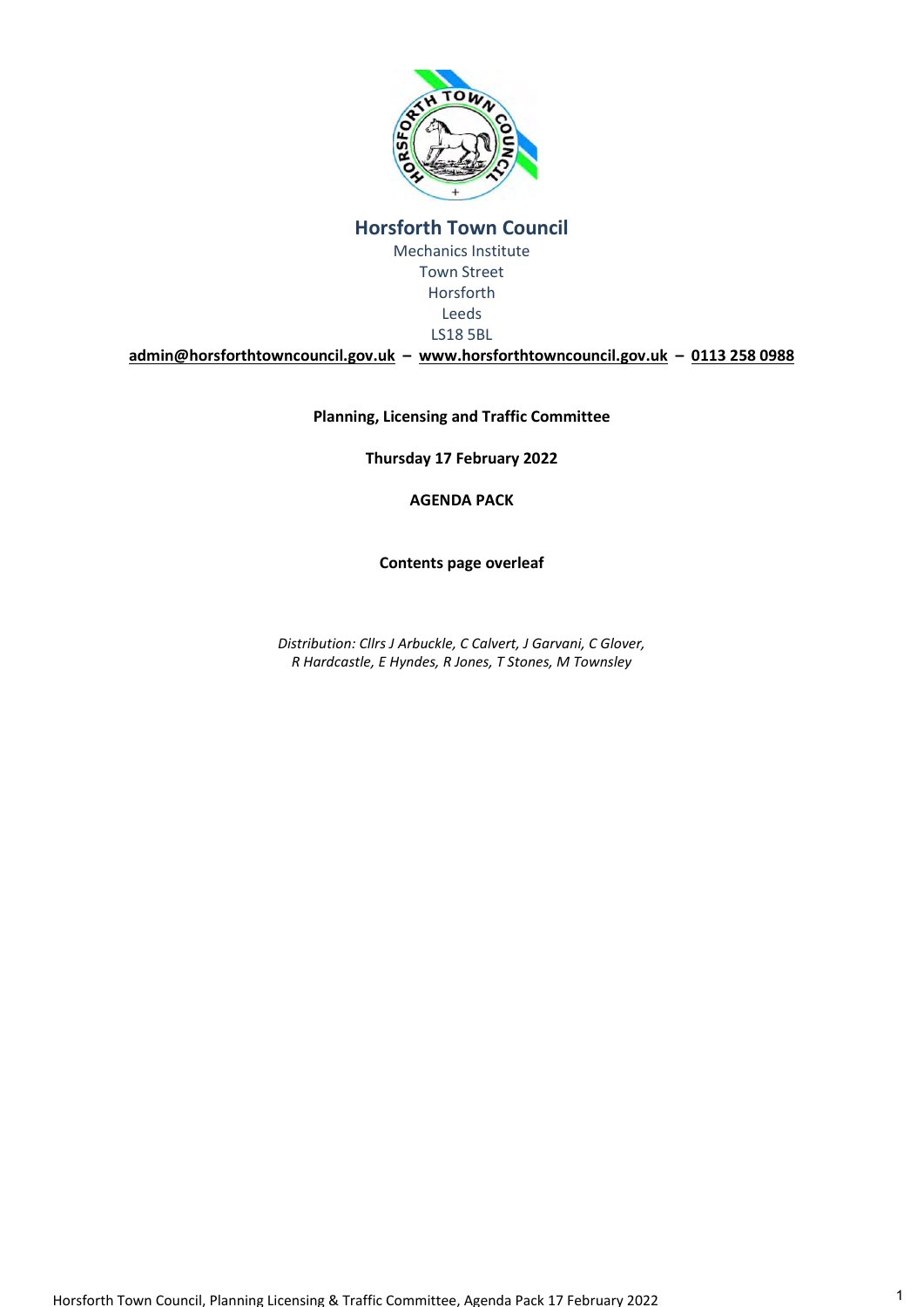## Table of Contents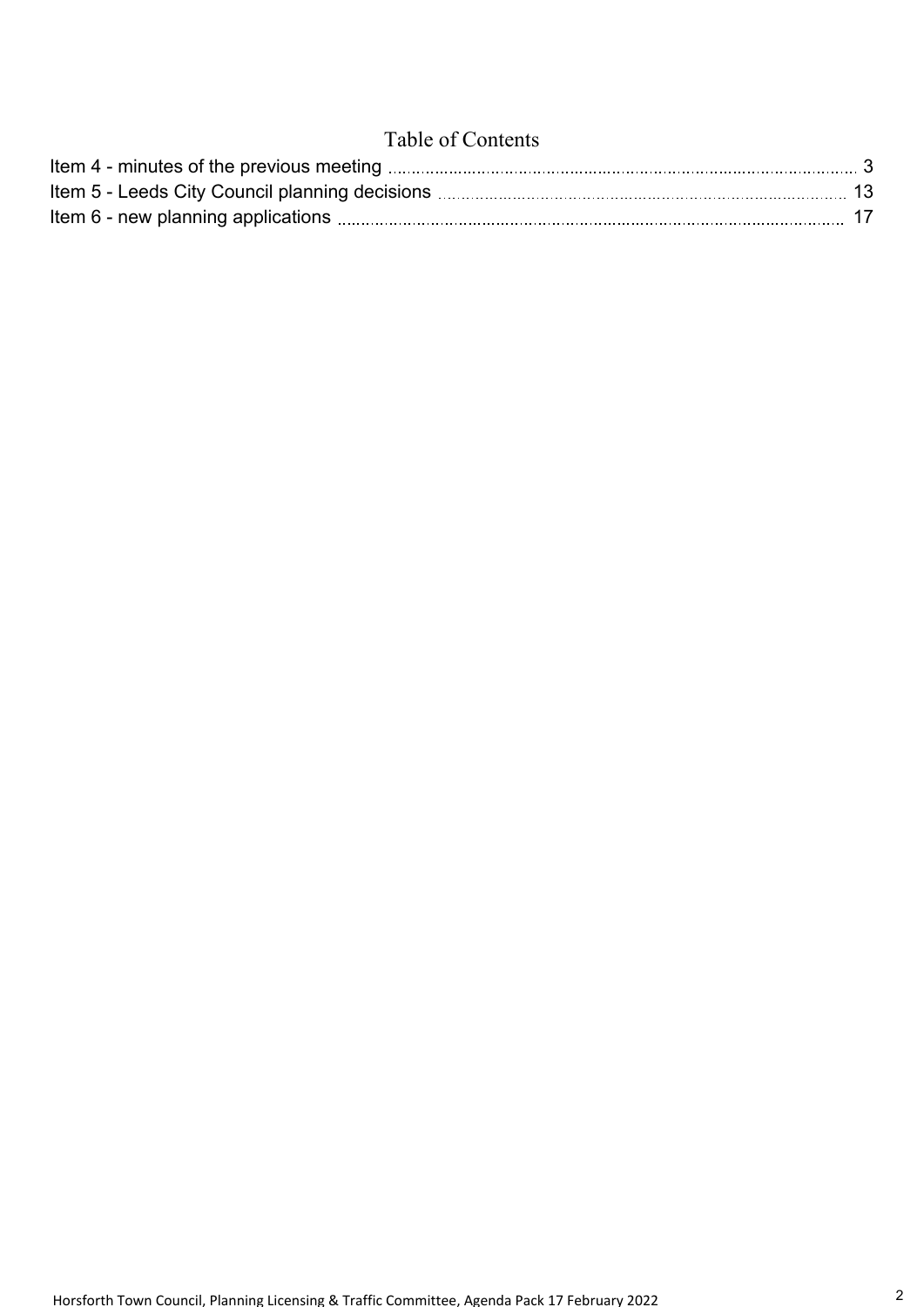

## **Horsforth Town Council**

#### **Planning, Licensing & Traffic Committee Minutes Thursday 18 November 2021 at 7pm St Margaret's Parish Centre, Church Lane, Horsforth**

<span id="page-2-0"></span>**Present: In Chair - Cllr R Jones** Cllrs J Arbuckle, J Garvani, C Glover, R Hardcastle, E Hyndes, M Townsley **In attendance:** J Sou - Clerk

- **PLT/21.110** Deliberately left blank
- **PLT/21.111 To receive apologies for absence and to consider the reason for the absence** Apologies and reasons for absence received from Cllr T Stones. **RESOLVED**: To accept the reasons for absence from Cllr T Stones.
- **PLT/21.112 Declaration of Disclosable Pecuniary and other Interests** The following non-pecuniary interests were declared: **Cllr M Townsley – knows the applicant for ref 21/08413/FU, agenda item 6.**
- **PLT/21.113 To consider questions and comments from members of the public at the Chairman's discretion None in attendance.**
- **PLT/21.114 Minutes of the previous meetings RESOLVED:** that the minutes of the meeting of Thursday 21 October 2021 are a true record.
- **PLT/21.115 Leeds City Council Planning Decisions Noted.**

#### **PLT/21.116 New Planning Applications** To comment on planning applications since the last meeting of this Committee. **Comments attached.**

**Note:** Cllrs Arbuckle and Glover arrived during this item.

**PLT/21.117 Planning Appeals & Planning Appeal Decisions 21.117.1.** To consider planning appeals received. APP/N4720/D/21/3284934 – 85 Bachelor Lane, Horsforth. Written representations procedure, no further comments possible. **Noted. 21.117.2.** To note planning appeal decisions. **None received.**

#### **PLT/21.118 Planning Enforcement**

To receive and note updates on key planning enforcement cases (if any). **None received.**

Signed ………………………………………………………………………………. Dated ………………………………………………………………………………..

Horsforth Town Council, Planning, Licensing & Traffic Committee, Minutes 18 November 2021. 1

Horsforth Town Council, Planning Licensing & Traffic Committee, Agenda Pack 17 February 2022 3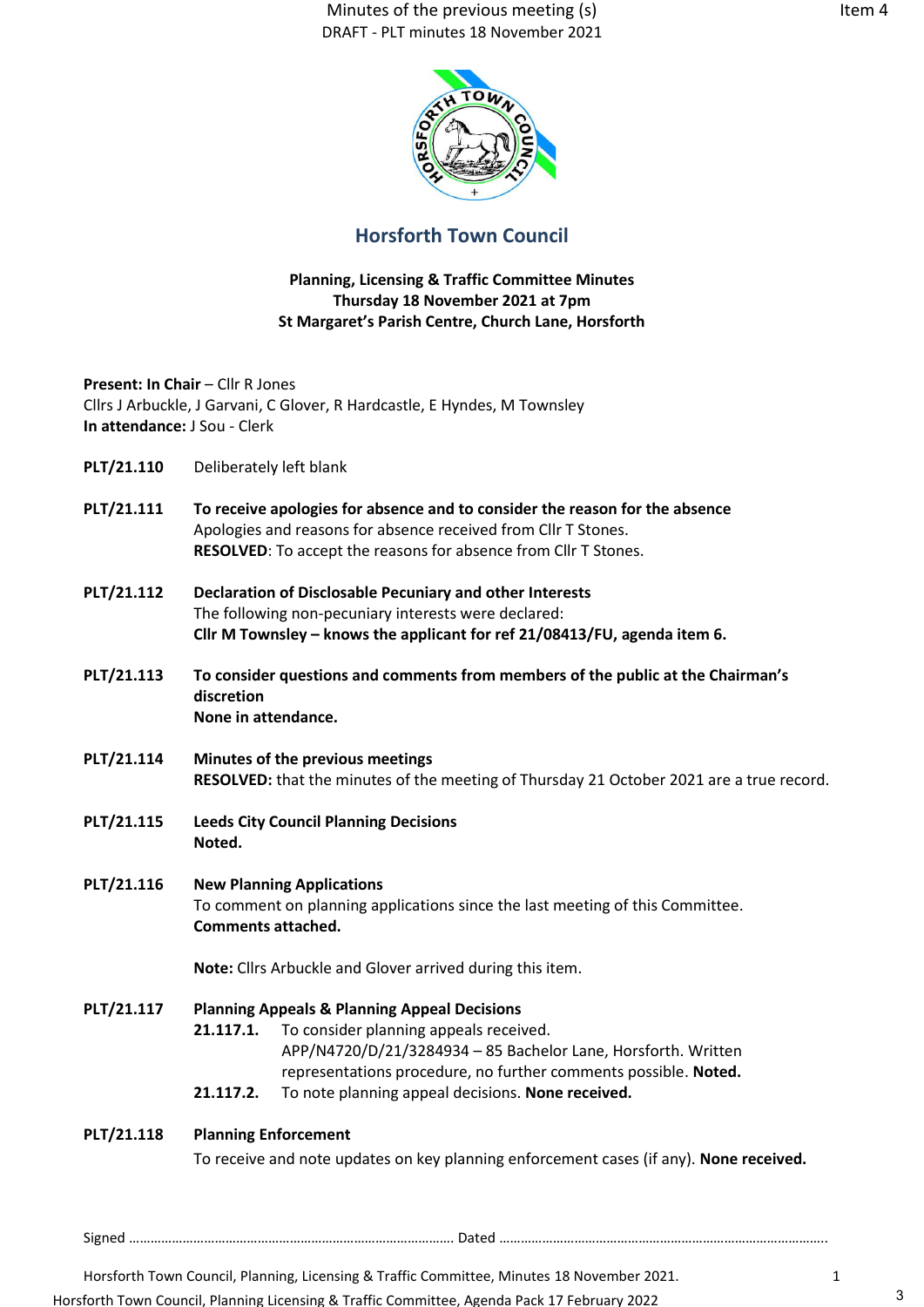DRAFT - PLT minutes 18 November 2021 Minutes of the previous meeting (s) Item 4

# **PLT/21.119 Licensing Applications** To consider applications received since the last meeting (if any**). Noted. PLT/21.120 Traffic 21.120.1.** To consider new traffic complaints and updates (if any). Resident's concern over the exit at the bottom of Town Street.

**RESOLVED:** Horsforth Town Council to forward details of the concerns to Leeds City Council Highways and to advise the resident that this action has been taken. **ACTION:** Office **21.120.2.** To consider traffic schemes and to agree any necessary action (if any).

## **None received.**

- **21.120.3.** Speed indicator device (SID) update (if any updates available). Update as at 18 November 2021 was **noted.**
- **PLT/21.121 Kirkstall Forge.** To receive and note updates (if any). **None received.**
- **PLT/21.122 Woodside Quarries Development.** To receive and note updates (if any). **None received.**
- **PLT/21.123 Horsforth Campus Development.** To receive and note updates (if any). **None received.**

## **PLT/21.124 Leeds Bradford Airport (LBA)**

- **21.124.1.** To receive and note updates from the Leeds Bradford Airport Consultative Committee (if any). The minutes of the meeting of 9 September 2021 were **noted.**
- **21.124.2.** Leeds Bradford Airspace Change. The survey on design principles was **noted.**
- **PLT/21.125 Report from Local Residents Associations.** To receive and note updates. **None received.**
- **PLT/21.126 Leeds City Council Core Strategy and Site Allocation Plan.** To consider and receive updates (if any). **None received.**
- **PLT/21.127 Matters for information** None reported.
- **PLT/21.128 Items for future agenda** None given at meeting.

## **PLT/21.129 Date of the next meeting** The date of the next meeting is 16 December 2021. Deadline for agenda items 1 December 2021. **Noted.**

The meeting closed at 7.40pm

Signed ………………………………………………………………………………. Dated ………………………………………………………………………………..

Horsforth Town Council, Planning, Licensing & Traffic Committee, Minutes 18 November 2021. 2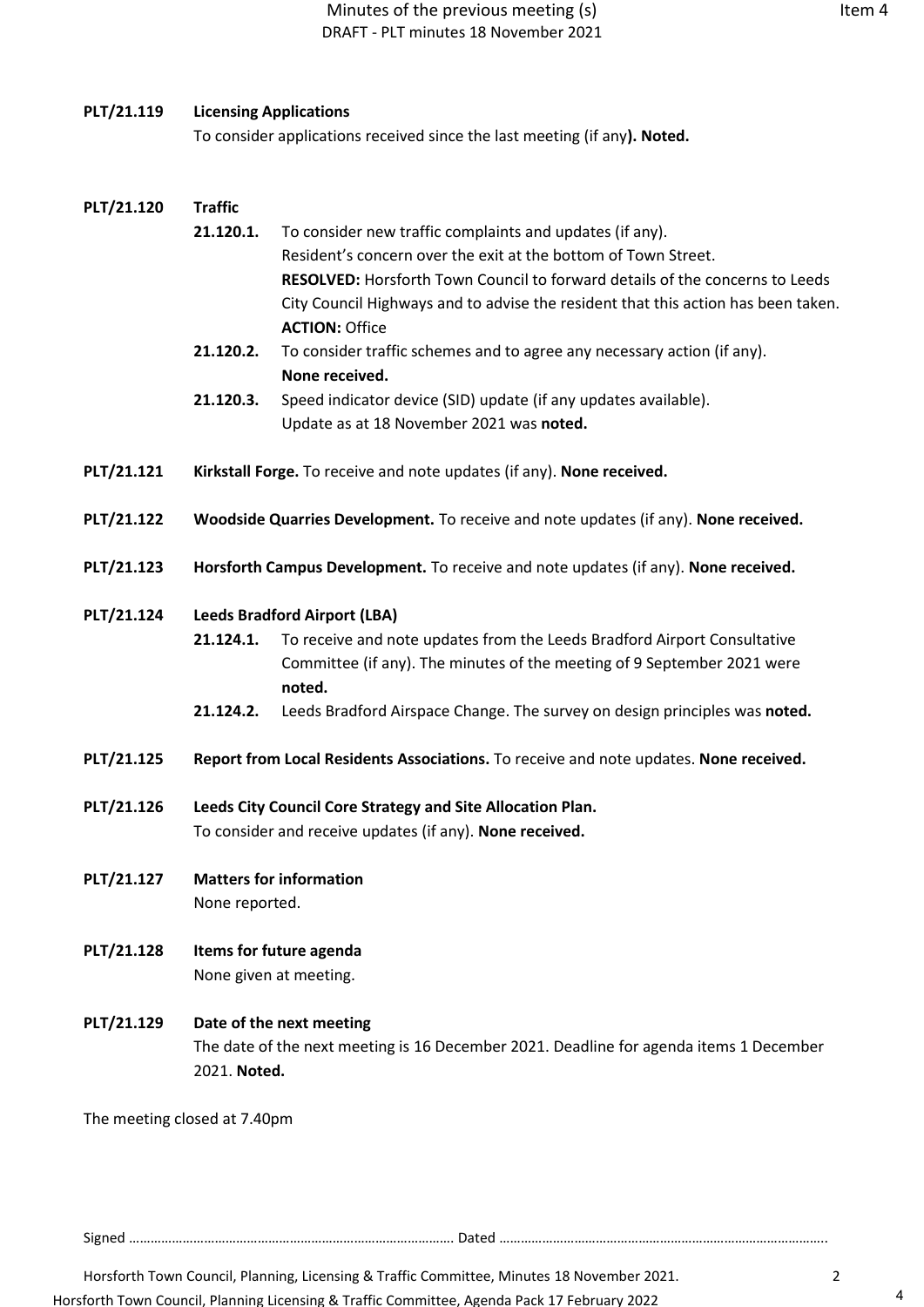#### Comments on New Planning Applications **Minute no: PLT/21.116** Minute no: PLT/21.116

| <b>Application</b><br>No. | Address/Location                                                                           | <b>Details</b>                                                                                                                                                                                                                                                                                                      | <b>Comments</b>                                                                                                                                                                                                                            |
|---------------------------|--------------------------------------------------------------------------------------------|---------------------------------------------------------------------------------------------------------------------------------------------------------------------------------------------------------------------------------------------------------------------------------------------------------------------|--------------------------------------------------------------------------------------------------------------------------------------------------------------------------------------------------------------------------------------------|
| 21/06996/FU               | 15 Bletchley Way<br>Horsforth Leeds LS18<br>4FZ                                            | Alterations including part conversion of<br>garage to form office space                                                                                                                                                                                                                                             | Horsforth Town Council is<br>unable to comment as the<br>plans are inadequate                                                                                                                                                              |
| 21/08016/FU               | 55 Lee Lane West<br>Horsforth Leeds LS18<br>5RJ                                            | Alterations including two storey side part<br>first floor side/rear extension; single<br>storey rear extension                                                                                                                                                                                                      | Horsforth Town Council<br>neither supports nor<br>objects to this application.                                                                                                                                                             |
| 21/08032/FU               | Leeds Trinity University<br>College Brownberrie<br>Lane Horsforth Leeds<br><b>LS18 5HD</b> | Installation of one single storey<br>Portakabin building to be used as a<br>lecture hall, temporary Planning<br>Permission for a period of 3 years                                                                                                                                                                  | Objection<br>Horsforth Town Council<br>objects for the following<br>reasons:<br>1. The safety concerns as<br>set out by the Health and<br>Safety Executive and<br>Northern Gas<br>2. The loss of 8 parking<br>spaces in a restricted space |
| 21/08051/FU               | <b>Bourne House Scotland</b><br>Lane Horsforth Leeds<br><b>LS18 5SE</b>                    | Alterations including; conversion of<br>garage to habitable rooms; boundary<br>wall and gates; single storey infill<br>extension; sunken garage to basement<br>level; roof lights to rear; dormer<br>windows to sides; terrace area to side<br>with raised steps; rearrangement of<br>landscaping to side and front | Horsforth Town Council<br>neither supports nor<br>objects to this application.                                                                                                                                                             |
| 21/08055/FU               | 6 Newlay Wood<br>Crescent Horsforth<br>Leeds LS18 4LW                                      | Front dormer window, side extension<br>and garage conversion                                                                                                                                                                                                                                                        | Horsforth Town Council<br>neither supports nor<br>objects to this application.                                                                                                                                                             |
| 21/08110/FU               | 2 West End Rise<br>Horsforth Leeds LS18<br>5JH                                             | Retrospective Change of Use of part of<br>alleyway to garden area                                                                                                                                                                                                                                                   | Objection<br>The development restricts<br>the pathway available to<br>pedestrians                                                                                                                                                          |
| 21/08134/FU               | 244 West End Lane<br>Horsforth Leeds LS18<br>5RU                                           | Single storey rear extension                                                                                                                                                                                                                                                                                        | Horsforth Town Council<br>neither supports nor<br>objects to this application.                                                                                                                                                             |
| 21/08147/FU               | 22 Perth Mount<br>Horsforth Leeds LS18<br>5SH                                              | Single storey front/side/rear extension                                                                                                                                                                                                                                                                             | <b>Horsforth Town Council</b><br>neither supports nor<br>objects to this application.                                                                                                                                                      |
| 21/08159/FU               | 18 Montfort Close<br>Horsforth Leeds LS18<br>5SX                                           | Demolition of existing garage and<br>construction of a part two storey, part<br>single storey side extension with Juliet<br>balcony to rear; single storey side<br>extension; change of ground floor rear<br>door and window to bi-fold doors                                                                       | Horsforth Town Council<br>neither supports nor<br>objects to this application.                                                                                                                                                             |
| 21/08168/FU               | 4 Westbrook Close<br>Horsforth Leeds LS18<br>5RQ                                           | Single storey front extension first floor<br>side extension above garage and single<br>storey rear extension                                                                                                                                                                                                        | Horsforth Town Council<br>neither supports nor<br>objects to this application.                                                                                                                                                             |

Signed ………………………………………………………………………………. Dated ………………………………………………………………………………..

Horsforth Town Council, Planning, Licensing & Traffic Committee, Minutes 18 November 2021. 3

Horsforth Town Council, Planning Licensing & Traffic Committee, Agenda Pack 17 February 2022 5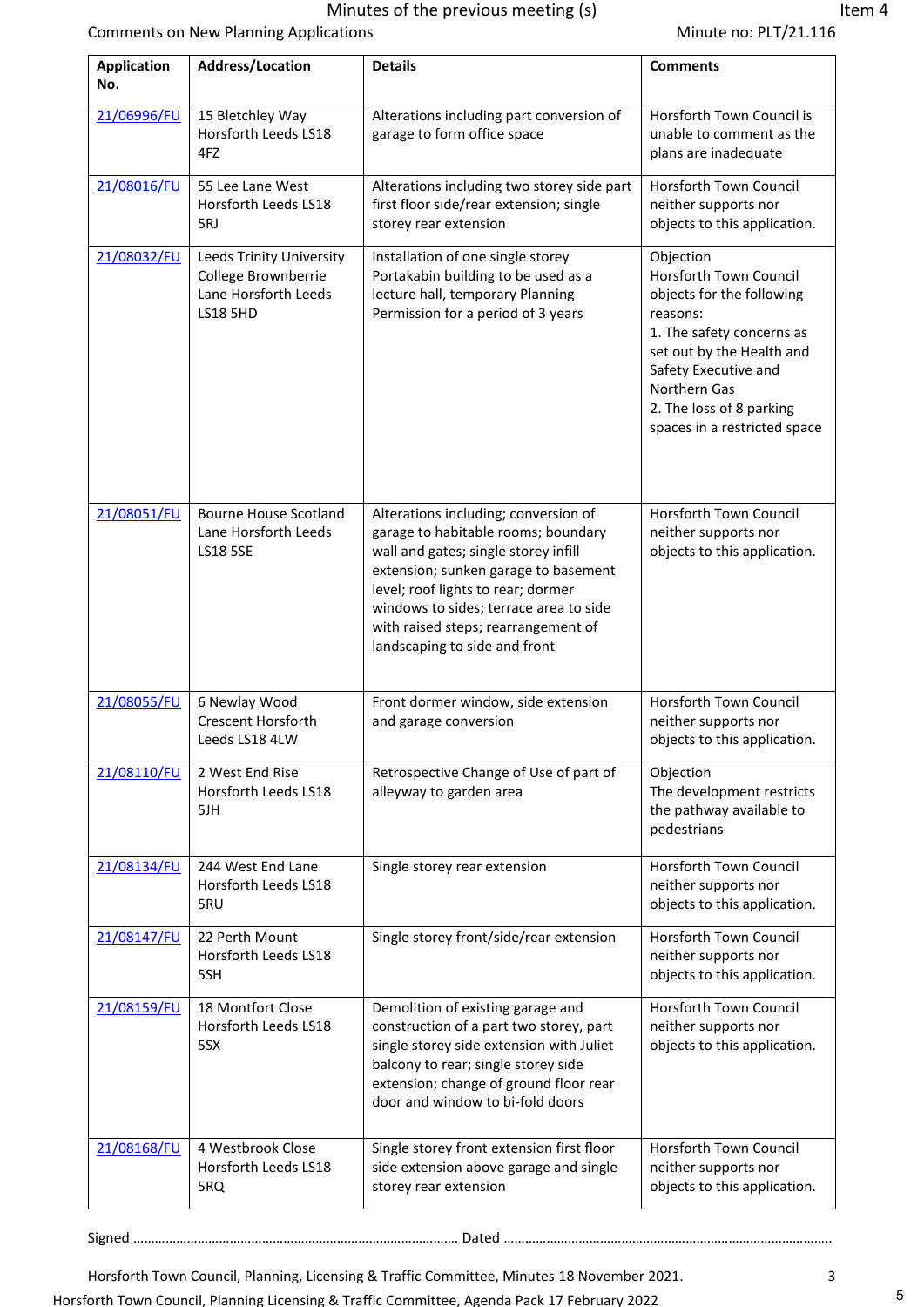#### Minutes of the previous meeting (s) Minutes of the previous meeting (s)

### Comments on New Planning Applications **Minute no: PLT/21.116** Minute no: PLT/21.116

| <b>Application</b><br>No. | Address/Location                                  | <b>Details</b>                                                                                                                                                                                                                         | <b>Comments</b>                                                                                                                                    |
|---------------------------|---------------------------------------------------|----------------------------------------------------------------------------------------------------------------------------------------------------------------------------------------------------------------------------------------|----------------------------------------------------------------------------------------------------------------------------------------------------|
| 21/08239/FU               | 4 Hall Park Rise<br>Horsforth Leeds LS18<br>5LW   | Single storey rear extension                                                                                                                                                                                                           | Horsforth Town Council<br>neither supports nor<br>objects to this application.                                                                     |
| 21/08247/FU               | 46 Southway Horsforth<br>Leeds LS18 5RS           | Single storey extension, with rooflight, to<br>rear                                                                                                                                                                                    | Horsforth Town Council<br>neither supports nor<br>objects to this application.                                                                     |
| 21/08274/FU               | 56 Hall Lane Horsforth<br>Leeds LS18 5JF          | Single storey side extension and porch to<br>front                                                                                                                                                                                     | Horsforth Town Council<br>neither supports nor<br>objects to this application.                                                                     |
| 21/08347/FU               | 12-14 Albert Place<br>Horsforth Leeds LS18<br>5AE | Subdivision of No.14 to provide<br>additional accommodation to No.12;<br>alterations to reduce No. 12 to a one bed<br>dwelling                                                                                                         | Horsforth Town Council<br>neither supports nor<br>objects to this application.                                                                     |
| 21/08352/FU               | 9 Back Clarence Road<br>Horsforth Leeds LS18 4JZ  | Formation of new external door opening<br>to side elevation of house; new gate and<br>boundary fence to garden, patio,<br>enclosed bin storage area and other<br>associated works                                                      | Horsforth Town Council<br>neither supports nor<br>objects to this application.                                                                     |
| 21/08413/FU               | 84 Stanhope Drive<br>Horsforth Leeds LS18<br>4ES  | Single storey rear extension, including<br>parapet and rooflights, incorporating<br>decking to side                                                                                                                                    | Horsforth Town Council<br>neither supports nor<br>objects to this application.<br>Declaration of NPI:<br>M Townsley - did not take<br>part in vote |
| 21/08438/FU               | 10 Scotland Close<br>Horsforth Leeds LS18<br>5SG  | Alterations including conversion of<br>garage to habitable rooms; two storey<br>front extension; single storey side<br>extension, with rear infill; Juliet balcony<br>to rear; conversion of loft space with<br>dormer windows to rear | Objection due to loss of<br>parking                                                                                                                |
| 21/08482/FU               | 35 Lee Lane East<br>Horsforth Leeds LS18<br>5RF   | Alterations involving single storey side<br>and rear extension                                                                                                                                                                         | Horsforth Town Council<br>neither supports nor<br>objects to this application.                                                                     |
| 21/08502/FU               | 35 Woodway Horsforth<br>Leeds LS18 4HY            | Dormer window to rear; satellite dish to<br>side                                                                                                                                                                                       | Horsforth Town Council<br>neither supports nor<br>objects to this application.                                                                     |
| 21/08524/FU               | 2 Bletchley Way<br>Horsforth Leeds LS18<br>4FZ    | Single storey extension, with feature<br>window seat and rooflights, to side and<br>rear                                                                                                                                               | Horsforth Town Council<br>neither supports nor<br>objects to this application.                                                                     |
| 21/08648/FU               | 55 Hawksworth Road<br>Horsforth Leeds LS18<br>4JP | Single storey front side and rear<br>extension                                                                                                                                                                                         | Horsforth Town Council<br>neither supports nor<br>objects to this application.                                                                     |

Signed ………………………………………………………………………………. Dated ………………………………………………………………………………..

Horsforth Town Council, Planning, Licensing & Traffic Committee, Minutes 18 November 2021. 4 Horsforth Town Council, Planning Licensing & Traffic Committee, Agenda Pack 17 February 2022 6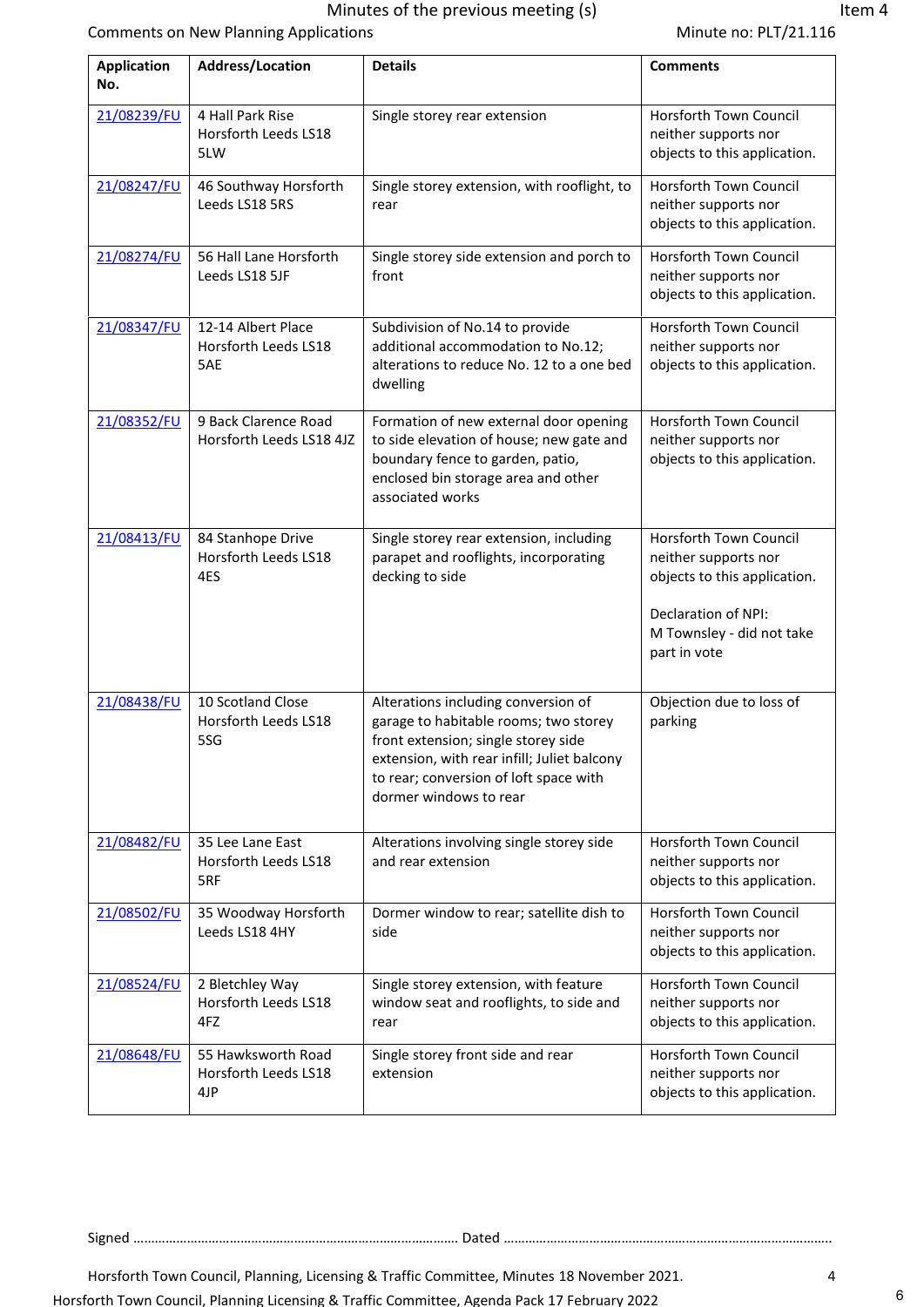#### Minutes of the previous meeting (s) Minutes of the previous meeting (s)

#### Comments on New Planning Applications **Minute no: PLT/21.116** Minute no: PLT/21.116

| <b>Application</b><br>No. | Address/Location                                                         | <b>Details</b>                                                                                                                                                                                                                                        | <b>Comments</b>                                                                                                                                                                                                                                                                                                                                                          |
|---------------------------|--------------------------------------------------------------------------|-------------------------------------------------------------------------------------------------------------------------------------------------------------------------------------------------------------------------------------------------------|--------------------------------------------------------------------------------------------------------------------------------------------------------------------------------------------------------------------------------------------------------------------------------------------------------------------------------------------------------------------------|
| 21/08699/FU               | <b>Manor Croft Newlaithes</b><br>Road Horsforth Leeds<br><b>LS18 4LG</b> | Single storey front/side extension; glass<br>canopy to front                                                                                                                                                                                          | General comment<br>Clarification is needed on<br>whether Manor Croft is a<br>listed building and<br>therefore if listed building<br>consent is required. In<br>addition, even if Manor<br>Croft is not listed, whether<br>listed building consent is<br>required in any event if the<br>proposed development<br>involves work to the<br>neighbouring listed<br>property. |
| 21/08748/FU               | 14 Manor Gate<br>Horsforth Leeds LS18<br>4JD                             | Dormer window to rear; roof lights to<br>sides                                                                                                                                                                                                        | Horsforth Town Council<br>neither supports nor<br>objects to this application.                                                                                                                                                                                                                                                                                           |
| 21/08757/FU               | 20A Bridge Wood Close<br>Horsforth Leeds LS18<br>5TR                     | Alterations including side/rear extension<br>to ground/lower ground floor, with<br>wrap-around raised terrace; new balcony<br>to front at first floor with french<br>windows, together with new window to<br>front; new window to side at first floor | Horsforth Town Council<br>neither supports nor<br>objects to this application.                                                                                                                                                                                                                                                                                           |
| 21/08765/FU               | 3 St Margarets Drive<br>Horsforth Leeds LS18<br>5BQ                      | Alterations including gable roof<br>extension; single storey rear extension;<br>single storey side extension; canopy over<br>front porch                                                                                                              | Horsforth Town Council<br>neither supports nor<br>objects to this application.                                                                                                                                                                                                                                                                                           |
| 21/08858/FU               | 258 Low Lane Horsforth<br>Leeds LS18 5DN                                 | Removal of condition 1 of previously<br>approved application 20/01764/FU to<br>allow the permanent operation as a<br>drinking establishment (A4)                                                                                                      | Horsforth Town Council<br>neither supports nor<br>objects to this application.                                                                                                                                                                                                                                                                                           |
| 21/08915/FU               | 39 Brownberrie Avenue<br>Horsforth Leeds LS18<br>5PW                     | Part single storey part two storey part<br>first floor side/rear extension                                                                                                                                                                            | Objection<br>Concerned as to the loss of<br>direct external access to<br>the rear of the property                                                                                                                                                                                                                                                                        |

Signed ………………………………………………………………………………. Dated ………………………………………………………………………………..

Horsforth Town Council, Planning, Licensing & Traffic Committee, Minutes 18 November 2021. 5 Horsforth Town Council, Planning Licensing & Traffic Committee, Agenda Pack 17 February 2022 7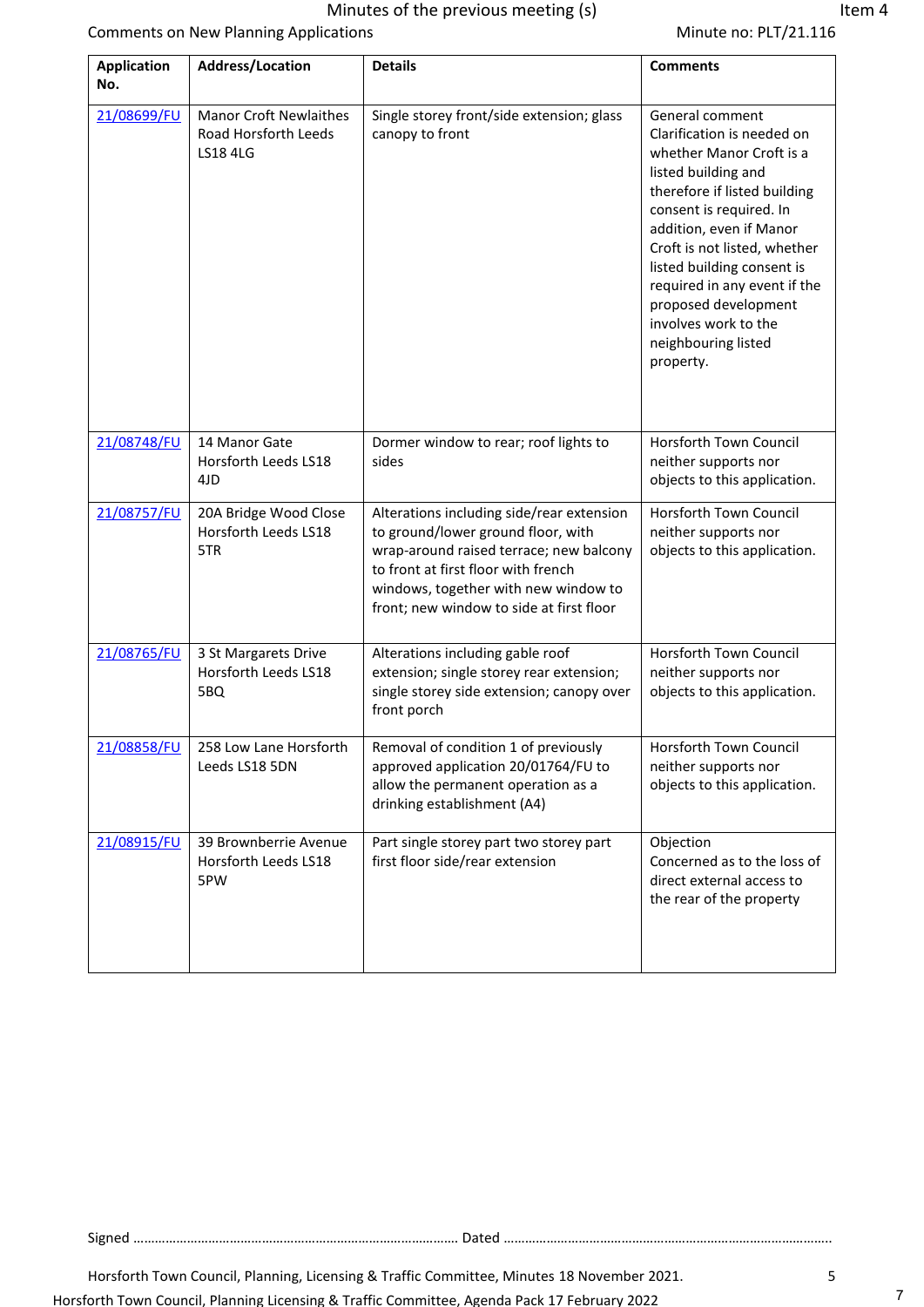

## **Horsforth Town Council**

#### **Planning, Licensing & Traffic Advisory Group Minutes Thursday 20 January 2022 at 7pm Venue: Zoom.us**

**Present: In Chair – Cllr R Jones** Cllrs J Arbuckle, J Garvani, C Glover, R Hardcastle, E Hyndes, T Stones **In attendance:** J Sou –Clerk

**Note: This was an advisory meeting to discuss planning matters and make recommendations and not a formal meeting of the Planning, Licensing and Traffic Committee**

- **PLT/21.130 These minute numbers have been left blank intentionally.**
- **PLT/21.131 Noted: the resignation of Cllr R Capitano from the Planning, Licensing and Traffic Committee.**
- **PLT/21.132 To receive apologies for absence and to consider the reason for the absence.**  There were no apologies.
- **PLT/21.133 Declaration of Disclosable Pecuniary and other Interests.**  Cllr E Hyndes – Item 7 – planning application ref: 21/09835/FU 7 Chaddlewood Close – nonpecuniary interest
- **PLT/21.134 To consider questions and comments from members of the public at the Chairman's discretion**

A member of the public spoke with regards to planning application ref 21/09771/FU relating to 82 Broadgate Walk. Concerns expressed regarding overdevelopment of the site, the impact on neighbouring property and the lack of notices posted to advertise the application.

- **PLT/21.135 Minutes of the previous meetings** Noted: the minutes of the Planning, Licensing and Traffic Committee meeting held on 18 November 2021.
- **PLT/21.136 Leeds City Council Planning Decisions** Noted.

#### **PLT/21.137 New Planning Applications**

Members agreed comments on new planning applications. The comments were taken into consideration by the Clerk in using delegated powers to submit comments to Leeds City Council – see attached.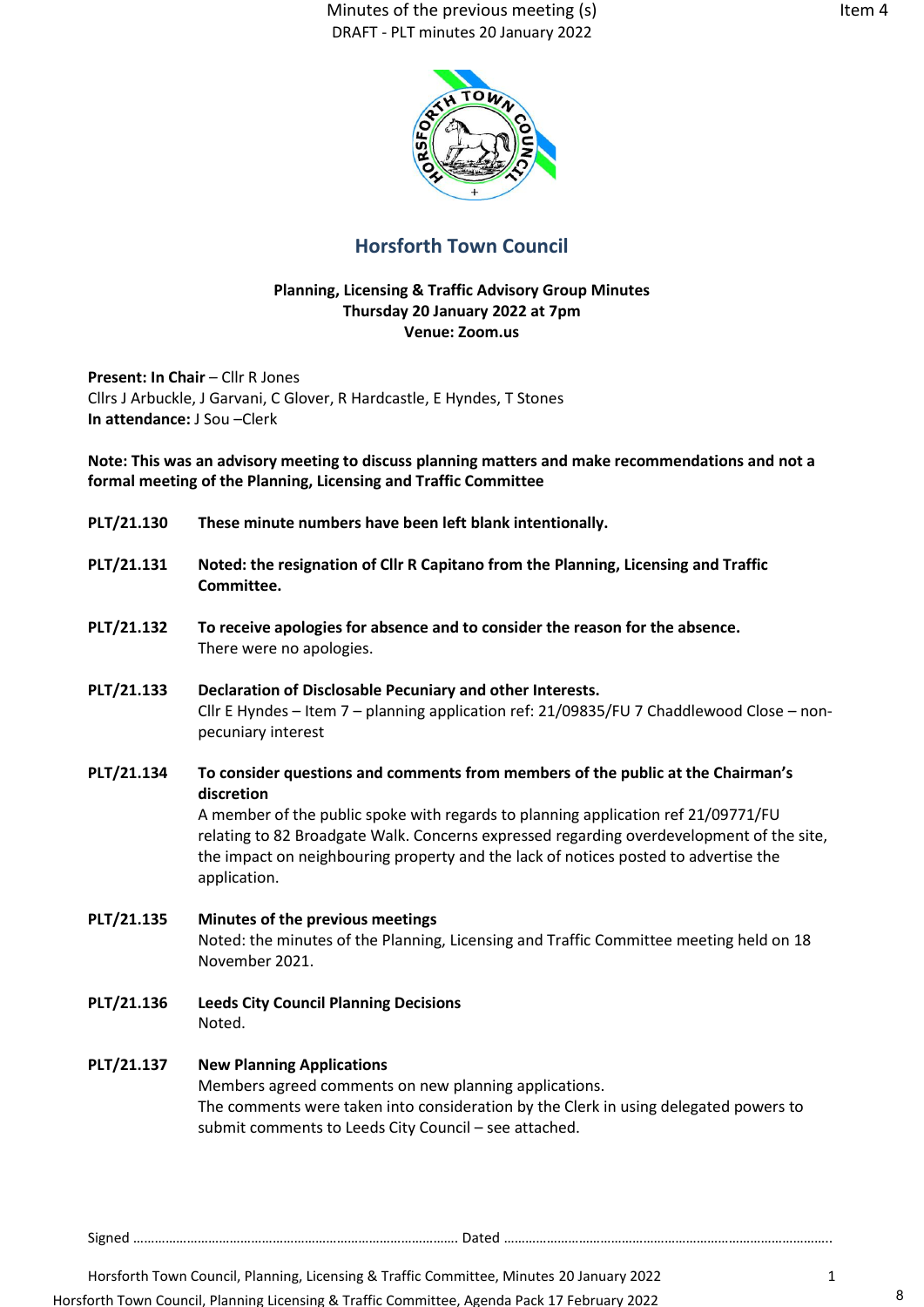DRAFT - PLT minutes 20 January 2022 Minutes of the previous meeting (s) ltem 4

| PLT/21.138 | <b>Planning Appeals &amp; Planning Appeal Decisions</b><br>The following planning appeals were noted: |                                           |                        |
|------------|-------------------------------------------------------------------------------------------------------|-------------------------------------------|------------------------|
|            |                                                                                                       |                                           |                        |
|            | App no.                                                                                               | Address/location                          | Appeal ref             |
|            |                                                                                                       | 21/07232/FU 7 Victoria Crescent Horsforth | APP/N4720/D/21/3288865 |
|            |                                                                                                       | Leeds LS18 4PT                            |                        |
|            | 21/08110/FU                                                                                           | 2 West End Rise Horsforth Leeds           | APP/N4720/W/21/3288958 |
|            |                                                                                                       | <b>LS18 5JH</b>                           |                        |
|            | 21/06812/FU                                                                                           | 123 Hall Park Avenue Horsforth            | APP/N4720/D/21/3289637 |
|            |                                                                                                       | Leeds LS18 5LY                            |                        |

#### **PLT/21.139 Neighbourhood Plan**

A training proposal for the neighbourhood plan was noted. Recommendation that a training proposal at a cost of £900 be accepted and that training should be held in the evening and open to all members.

#### **PLT/21.140 Matters for information.**

Noted: the planning application for Leeds Bradford Airport has been called in by the Secretary of State.

#### **PLT/21.141 Items for future agenda**

Speed indicator device data to be circulated via email.

#### **PLT/21.142 Date of the next meeting**

Next meeting of the Planning, Licensing and Traffic Committee: 17 February 2022. Deadline for agenda items: 8 February 2022.

The meeting closed at 7:27pm

*Distribution: Cllrs J Arbuckle, J Garvani, C Glover, R Hardcastle, E Hyndes, R Jones, T Stones, M Townsley*

Signed ………………………………………………………………………………. Dated ………………………………………………………………………………..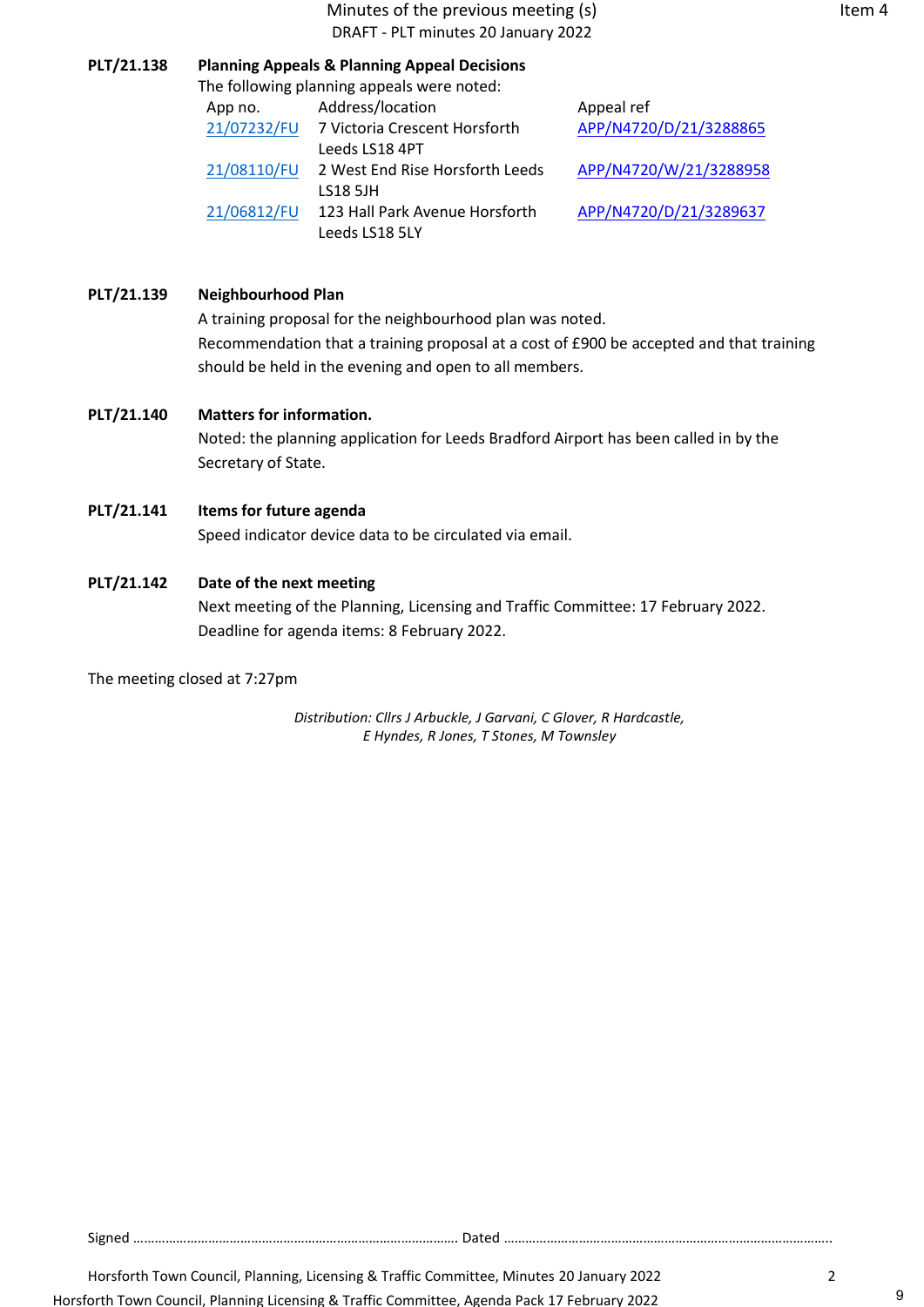| <b>Application</b><br>No. | <b>Address/Location</b>                                                                       | <b>Details</b>                                                                          | <b>Comments</b>                                                                                                                                                                                                                                                                                                                                   |
|---------------------------|-----------------------------------------------------------------------------------------------|-----------------------------------------------------------------------------------------|---------------------------------------------------------------------------------------------------------------------------------------------------------------------------------------------------------------------------------------------------------------------------------------------------------------------------------------------------|
| 21/09239/FU               | 6 Manor Mews<br>Horsforth Leeds LS18<br>4GU                                                   | Canopy to rear                                                                          | Clerk delegated decision.<br>Horsforth Town Council<br>neither supports not<br>objects to this application.                                                                                                                                                                                                                                       |
| 21/09578/FU               | The Clubhouse King<br>Georges Field<br><b>Brownberrie Lane</b><br>Horsforth Leeds LS18<br>5SB | Alterations involving re-<br>grading and drainage of<br>existing grass football pitches | Clerk delegated decision.<br>Horsforth Town Council<br>neither supports not<br>objects to this application.                                                                                                                                                                                                                                       |
| 21/09598/FU               | 1 Perth Mount<br><b>Horsforth Leeds LS18</b><br>5SH                                           | Single storey side extension                                                            | Clerk delegated decision.<br>Horsforth Town Council<br>neither supports not<br>objects to this application.                                                                                                                                                                                                                                       |
| 21/09708/FU               | 1 Bletchley Close<br>Horsforth Leeds LS18<br>4FD                                              | Single Storey Rear Extension                                                            | Clerk delegated decision.<br>Horsforth Town Council<br>neither supports not<br>objects to this application.                                                                                                                                                                                                                                       |
| 21/09771/FU               | 82 Broadgate Walk<br>Horsforth Leeds LS18<br>4HB                                              | Two storey side extension;<br>Single storey rear extension                              | Clerk delegated decision.<br>Horsforth Town Council<br>objects as the proposal<br>would be overdevelopment<br>of the site and would lead<br>to loss of off-street<br>parking.<br>The Town Council is also<br>informed that notice of the<br>application was not<br>displayed on or near the<br>site and that neighbours<br>therefore may not have |
|                           |                                                                                               |                                                                                         | been aware of the<br>application. If there was a<br>requirement to display a<br>notice that was not<br>complied with, the Town<br>Council would ask that<br>notice is given as required<br>and that an extension of<br>time is given for<br>neighbours to make<br>comments.                                                                       |

Signed ………………………………………………………………………………. Dated ………………………………………………………………………………..

Horsforth Town Council, Planning, Licensing & Traffic Committee, Minutes 20 January 2022 3 Horsforth Town Council, Planning Licensing & Traffic Committee, Agenda Pack 17 February 2022 10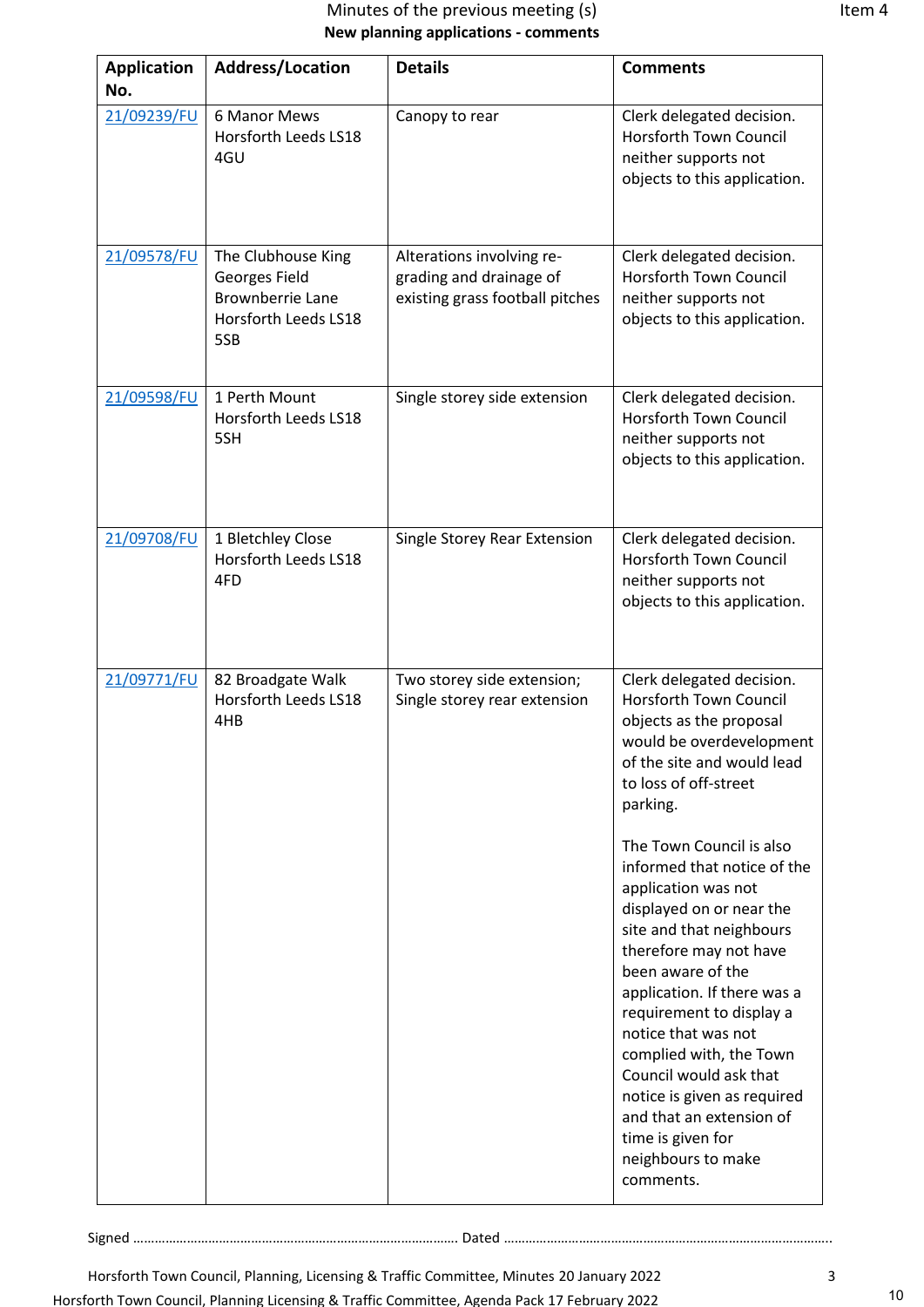| <b>Application</b><br>No. | <b>Address/Location</b>                                | <b>Details</b>                                                                                                                          | <b>Comments</b>                                                                                                                                                       |
|---------------------------|--------------------------------------------------------|-----------------------------------------------------------------------------------------------------------------------------------------|-----------------------------------------------------------------------------------------------------------------------------------------------------------------------|
| 21/09835/FU               | 7 Chaddlewood Close<br>Horsforth Leeds LS18<br>5AQ     | Two storey side extension,<br>single storey side/rear infill<br>extension with patio /balcony<br>to rear and basement rear<br>extension | Clerk delegated decision.<br>Horsforth Town Council<br>neither supports not<br>objects to this application.<br>Note: Cllr E Hyndes - NPI<br>declared: knows applicant |
| 21/09862/FU               | 1 Troy Hill Horsforth<br>Leeds LS18 5NH                | Detached garage to rear                                                                                                                 | Clerk delegated decision.<br>Horsforth Town Council<br>neither supports not<br>objects to this application.                                                           |
| 21/09918/FU               | 123 Hall Park Avenue<br>Horsforth Leeds LS18<br>5LY    | Two storey part single storey<br>side extension; demolishen of<br>garage; dormer window to<br>front and rear; hard standing<br>to front | Clerk delegated decision.<br>Horsforth Town Council<br>neither supports not<br>objects to this application.                                                           |
| 21/09956/FU               | 52 St Margarets Road<br>Horsforth Leeds LS18<br>5BG    | Replacement single storey<br>rear extension                                                                                             | Clerk delegated decision.<br>Horsforth Town Council<br>neither supports not<br>objects to this application.                                                           |
| 21/10123/FU               | 11 Lee Lane East<br>Horsforth Leeds LS18<br>5RF        | Replacement single storey<br>extension to rear                                                                                          | Clerk delegated decision.<br>Horsforth Town Council<br>neither supports not<br>objects to this application.                                                           |
| 21/10157/FU               | 40B Lee Lane East<br>Horsforth Leeds LS18<br>5RE       | Single storey side extension;<br>Single storey rear extension;<br>New render finish to existing<br>house                                | Clerk delegated decision.<br>Horsforth Town Council<br>neither supports not<br>objects to this application.                                                           |
| 21/10259/FU               | 9 Brownberrie Gardens<br>Horsforth Leeds LS18<br>5PS   | Part single storey part two<br>storey side/rear extension;<br>new hardstanding to front                                                 | Clerk delegated decision.<br><b>Horsforth Town Council</b><br>neither supports not<br>objects to this application.                                                    |
| 22/00042/FU               | 59 Woodside Park<br>Avenue Horsforth<br>Leeds LS18 4TF | Alterations to existing garage<br>including extension and<br>conversion to habitable room                                               | Clerk delegated decision.<br>Horsforth Town Council<br>neither supports not<br>objects to this application.                                                           |
| 22/00138/FU               | 45 Hawksworth Road<br>Horsforth Leeds LS18<br>4JP      | Retrospective planning<br>application for outbuilding to<br>rear                                                                        | Clerk delegated decision.<br>Horsforth Town Council<br>neither supports not<br>objects to this application.                                                           |

Signed ………………………………………………………………………………. Dated ………………………………………………………………………………..

Horsforth Town Council, Planning, Licensing & Traffic Committee, Minutes 20 January 2022 4 Horsforth Town Council, Planning Licensing & Traffic Committee, Agenda Pack 17 February 2022 11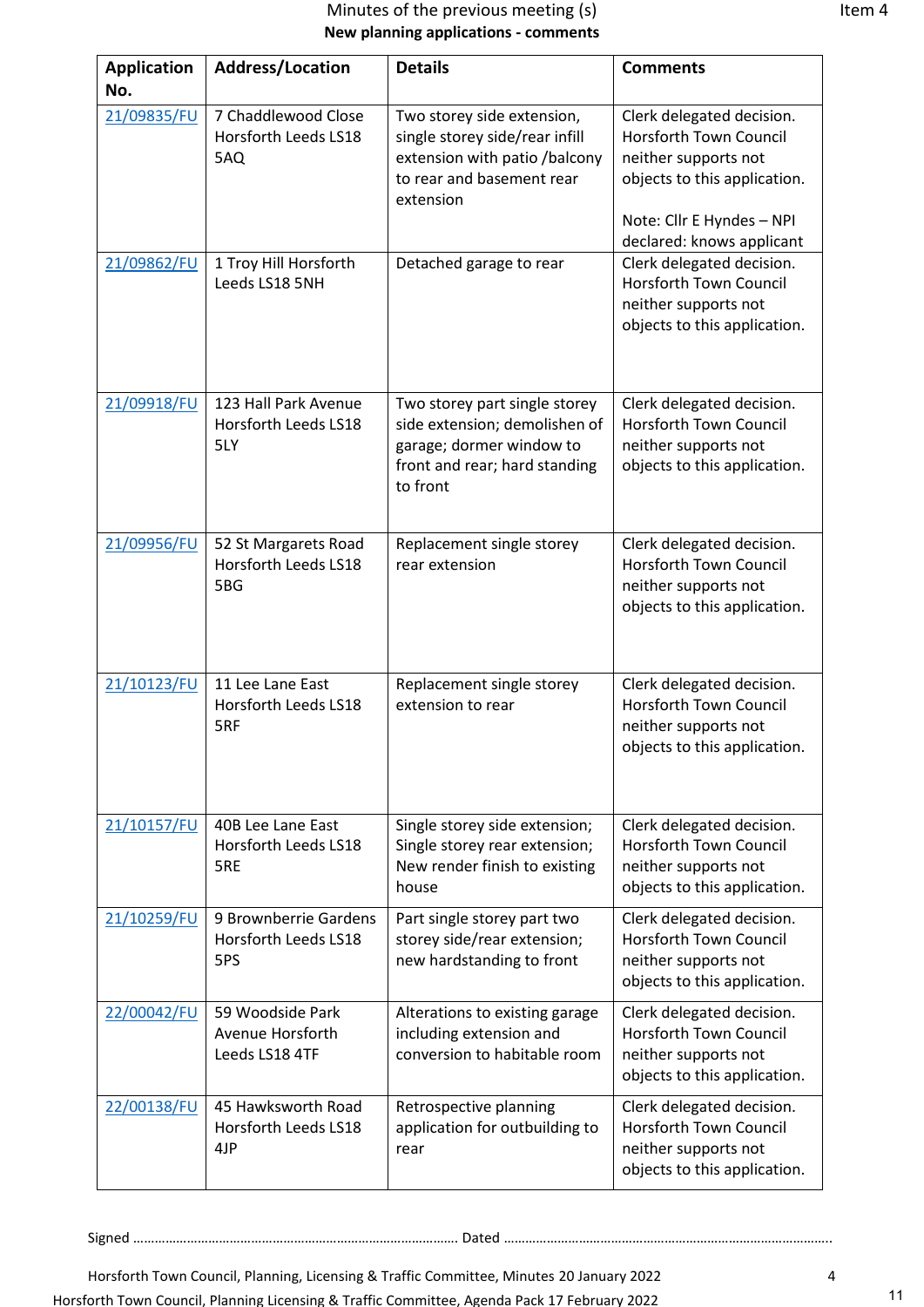| Application | <b>Address/Location</b>                             | <b>Details</b>                                                                    | <b>Comments</b>                                                                                             |
|-------------|-----------------------------------------------------|-----------------------------------------------------------------------------------|-------------------------------------------------------------------------------------------------------------|
| No.         |                                                     |                                                                                   |                                                                                                             |
| 22/00174/FU | 31 Brownberrie Drive<br>Horsforth Leeds LS18<br>5PP | Single storey side extension<br>and single storey infill<br>extension to the rear | Clerk delegated decision.<br>Horsforth Town Council<br>neither supports not<br>objects to this application. |

Signed ………………………………………………………………………………. Dated ………………………………………………………………………………..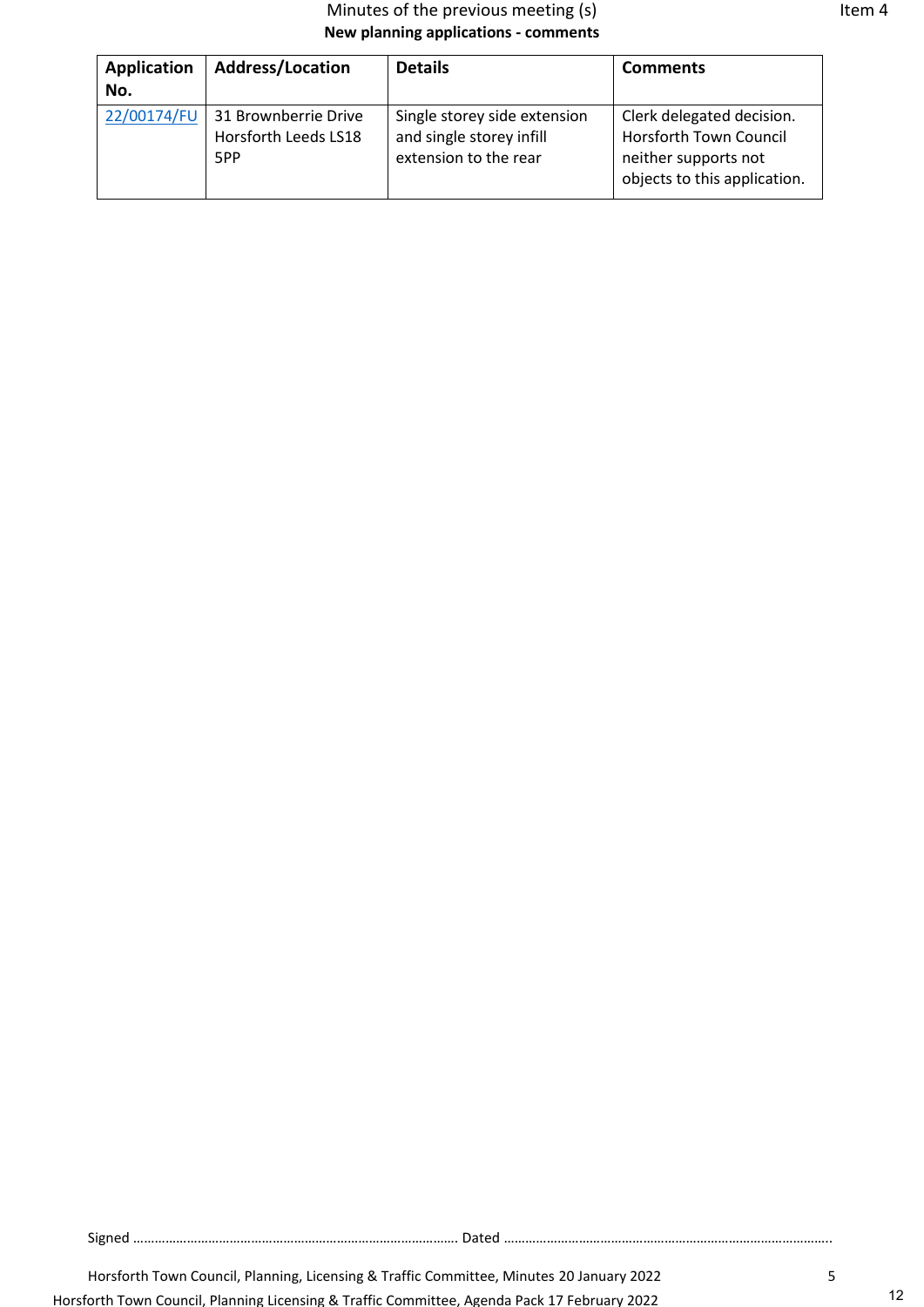## <span id="page-12-0"></span>**Leeds City Council Planning Decisions 13.01.2022 – 11.02.2022**

Replacement of bathroom window with casement window; replacement utility room window with casement window; replace utility room doors (currently garage doors) with bifolds Replacing timber lintel and installing new steel lintel fronted with a stone lintel; replace living room French windows with two doors; replace living room window with casement window in keeping with building 125 - 127 Town Street Horsforth Leeds LS18 5BL

### Ref. No: 21/06204/FU | Received: Fri 16 Jul 2021 | Validated: Fri 12 Nov 2021 | Status: Application Approved

Listed Building application for replacement of bathroom window with casement window; replacement utility room window with casement window; replace utility room doors (currently garage doors) with bifolds Replacing timber lintel and installing new steel lintel fronted with a stone lintel; replace living room French windows with two doors; replace living room window with casement window in keeping with building

## 125 - 127 Town Street Horsforth Leeds LS18 5BL

Ref. No: 21/06205/LI | Received: Fri 16 Jul 2021 | Validated: Fri 12 Nov 2021 | Status: Application Approved

#### Replacement of existing timber fence with new timber fence topped with powder coated railings 245 Outwood Lane Horsforth Leeds LS18 4SR

Ref. No: 21/07735/FU | Received: Thu 16 Sep 2021 | Validated: Thu 16 Sep 2021 | Status: Application Approved

Installation of one single storey Portakabin building to be used as a lecture hall, temporary Planning Permission for a period of 3 years

## Leeds Trinity University College Brownberrie Lane Horsforth Leeds LS18 5HD

Ref. No: 21/08032/FU | Received: Tue 28 Sep 2021 | Validated: Tue 28 Sep 2021 | Status: Application Approved

Note: HTC objected to this application.

Single storey front extension; steps to side and rear; patio doors to rear; rooflights to front and rear roof slopes; enlargement of garden store; relocation and widening of driveway access with gate; new pedestrian access with gate; and addition of pitched roof to existing garage Oakdene Newlay Wood Drive Horsforth Leeds LS18 4LL

## Ref. No: 21/08878/FU | Received: Thu 28 Oct 2021 | Validated: Fri 12 Nov 2021 | Status: Application Approved

## Dormers to front.

## 6 Sunnybank Avenue Horsforth Leeds LS18 4LZ

Ref. No: 21/08906/FU | Received: Thu 28 Oct 2021 | Validated: Thu 28 Oct 2021 | Status: Application Refused

Single storey rear extension with roof lights; single storey side extension; new window to first floor rear elevation; dormer windows to front and rear

## 26 Brownberrie Drive Horsforth Leeds LS18 5PP

Ref. No: 21/08945/FU | Received: Mon 01 Nov 2021 | Validated: Mon 22 Nov 2021 | Status: Application Approved

#### New rooflights to front; Dormer window extension to rear 12 Manor Gate Horsforth Leeds LS18 4JD

Ref. No: 21/08947/FU | Received: Mon 01 Nov 2021 | Validated: Wed 24 Nov 2021 | Status: Application Withdrawn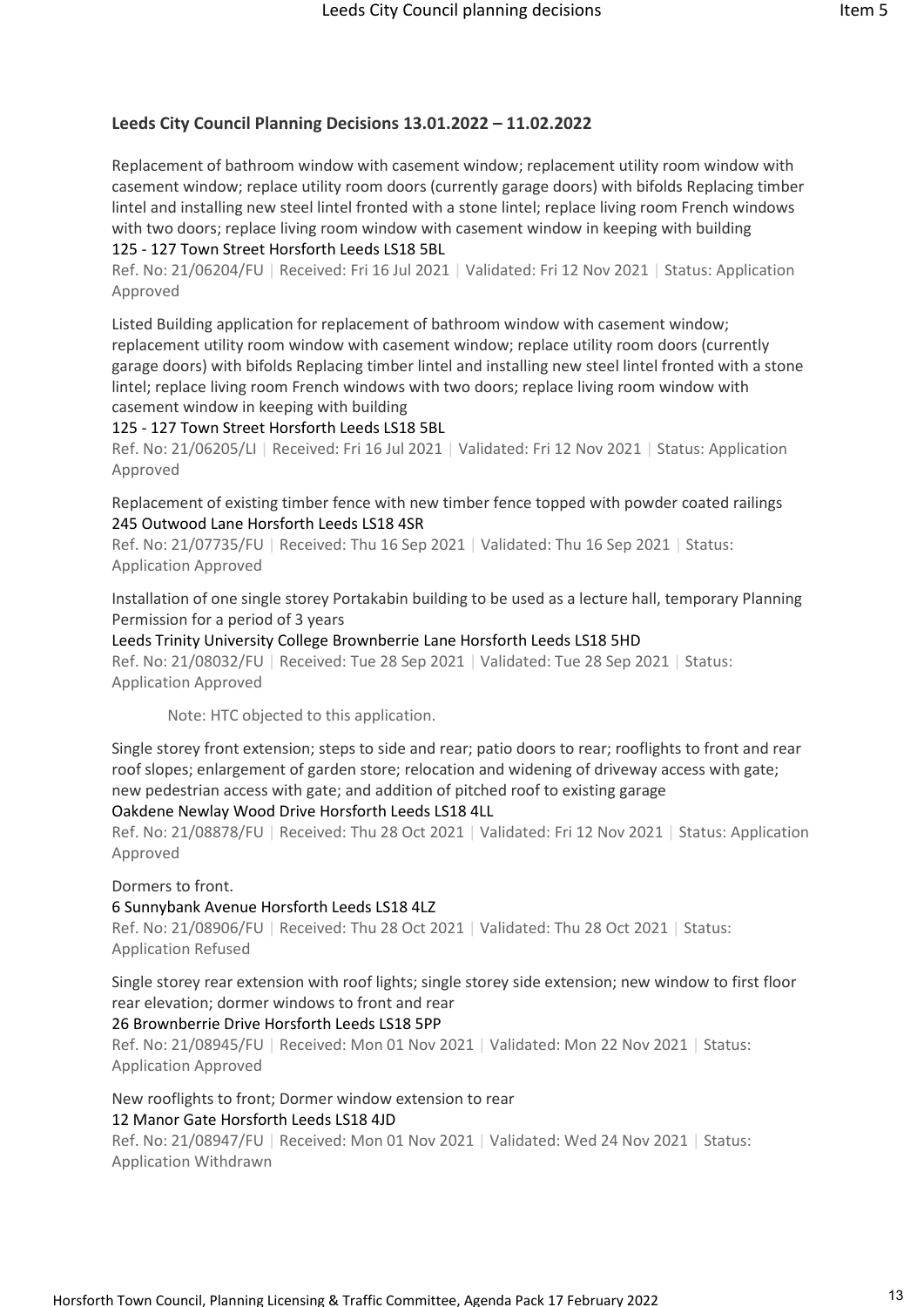## Alterations including single storey side extension

## 1 Victoria Gardens Horsforth Leeds LS18 4PJ

Ref. No: 21/09230/FU | Received: Thu 11 Nov 2021 | Validated: Thu 25 Nov 2021 | Status: Application Approved

## Canopy to rear

## 6 Manor Mews Horsforth Leeds LS18 4GU

Ref. No: 21/09239/FU | Received: Thu 11 Nov 2021 | Validated: Tue 14 Dec 2021 | Status: Application Approved

Conversion of garage to habitable room, including new roof with roof light; single storey extension to rear

## 11 Newlaithes Garth Horsforth Leeds LS18 4SU

Ref. No: 21/09477/FU | Received: Mon 22 Nov 2021 | Validated: Thu 02 Dec 2021 | Status: Application Approved

Two storey part single storey side/rear extension 18 West End Close Horsforth Leeds LS18 5JN

Ref. No: 21/09483/FU | Received: Mon 22 Nov 2021 | Validated: Mon 22 Nov 2021 | Status: Application Approved

#### Part two storey part single storey side extension with juliet balcony to first floor rear 6 Hall Park Garth Horsforth Leeds LS18 5LT

Ref. No: 21/09508/FU | Received: Tue 23 Nov 2021 | Validated: Thu 02 Dec 2021 | Status: Application Refused

*LCC reasons for decision:* 

*1) The Local Planning Authority considers that the proposed development would, by reason of its scale, design and prominent location result in a visually dominant and incongruous feature that would fail to respect the established character and appearance of the locality. As such the proposal is contrary to policies P10 and P12 of Leeds Core Strategy, to policies GP5 and BD6 of Leeds Unitary Development Plan (Review) 2006, to policy HDG1 of the Householder Design Guide Supplementary Planning Document (and to the guidance contained within it) and to the policy and guidance set out in the National Planning Policy Framework.* 

*HTC comments:* 

*None, due to cancellation of PLT Committee meeting* 

Alterations involving re-grading and drainage of existing grass football pitches The Clubhouse King Georges Field Brownberrie Lane Horsforth Leeds LS18 5SB Ref. No: 21/09578/FU | Received: Thu 25 Nov 2021 | Validated: Thu 25 Nov 2021 | Status: Application Approved

Single storey side/rear extension. 1 Perth Mount Horsforth Leeds LS18 5SH Ref. No: 21/09598/FU | Received: Thu 25 Nov 2021 | Validated: Thu 09 Dec 2021 | Status:

Application Approved

#### Single Storey Rear Extension 1 Bletchley Close Horsforth Leeds LS18 4FD

Ref. No: 21/09708/FU | Received: Tue 30 Nov 2021 | Validated: Wed 08 Dec 2021 | Status: Application Approved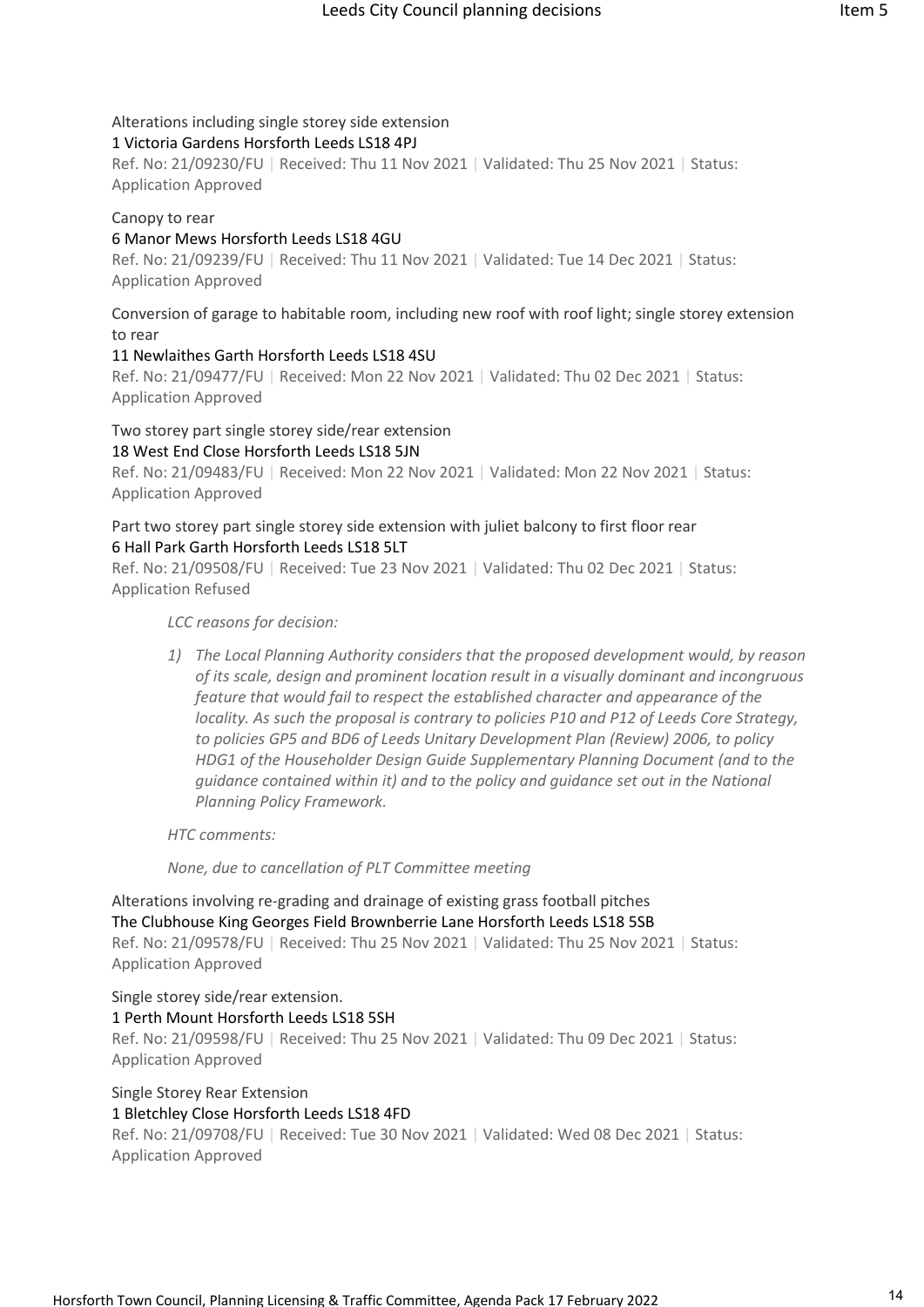## Two storey side extension; Single storey rear extension

82 Broadgate Walk Horsforth Leeds LS18 4HB

Ref. No: 21/09771/FU | Received: Thu 02 Dec 2021 | Validated: Fri 10 Dec 2021 | Status: Application Approved

#### *HTC comments:*

*Horsforth Town Council objects as the proposal would be overdevelopment of the site and would lead to loss of off-street parking.* 

*The Town Council is also informed that notice of the application was not displayed on or near the site and that neighbours therefore may not have been aware of the application. If there was a requirement to display a notice that was not complied with, the Town Council would ask that notice is given as required and that an extension of time is given for neighbours to make comments.* 

*Note: the LCC planning officer's report does not accurately reflect the above comments made by HTC as it states that HTC "neither supported or objected to the application. However, concerns were raised that a site notice wasn't posted".* 

*The report goes on to state that a site notice was not required and that all neighbours were contacted to comment on the application.*

Two storey side extension, single storey side/rear infill extension with patio /balcony to rear and basement rear extension

#### 7 Chaddlewood Close Horsforth Leeds LS18 5AQ

Ref. No: 21/09835/FU | Received: Mon 06 Dec 2021 | Validated: Tue 14 Dec 2021 | Status: Application Approved

#### Detached garage to rear

#### 1 Troy Hill Horsforth Leeds LS18 5NH

Ref. No: 21/09862/FU | Received: Tue 07 Dec 2021 | Validated: Tue 07 Dec 2021 | Status: Application Approved

## Replacement single storey rear extension

#### 52 St Margarets Road Horsforth Leeds LS18 5BG

Ref. No: 21/09956/FU | Received: Fri 10 Dec 2021 | Validated: Fri 10 Dec 2021 | Status: Application Approved

-end-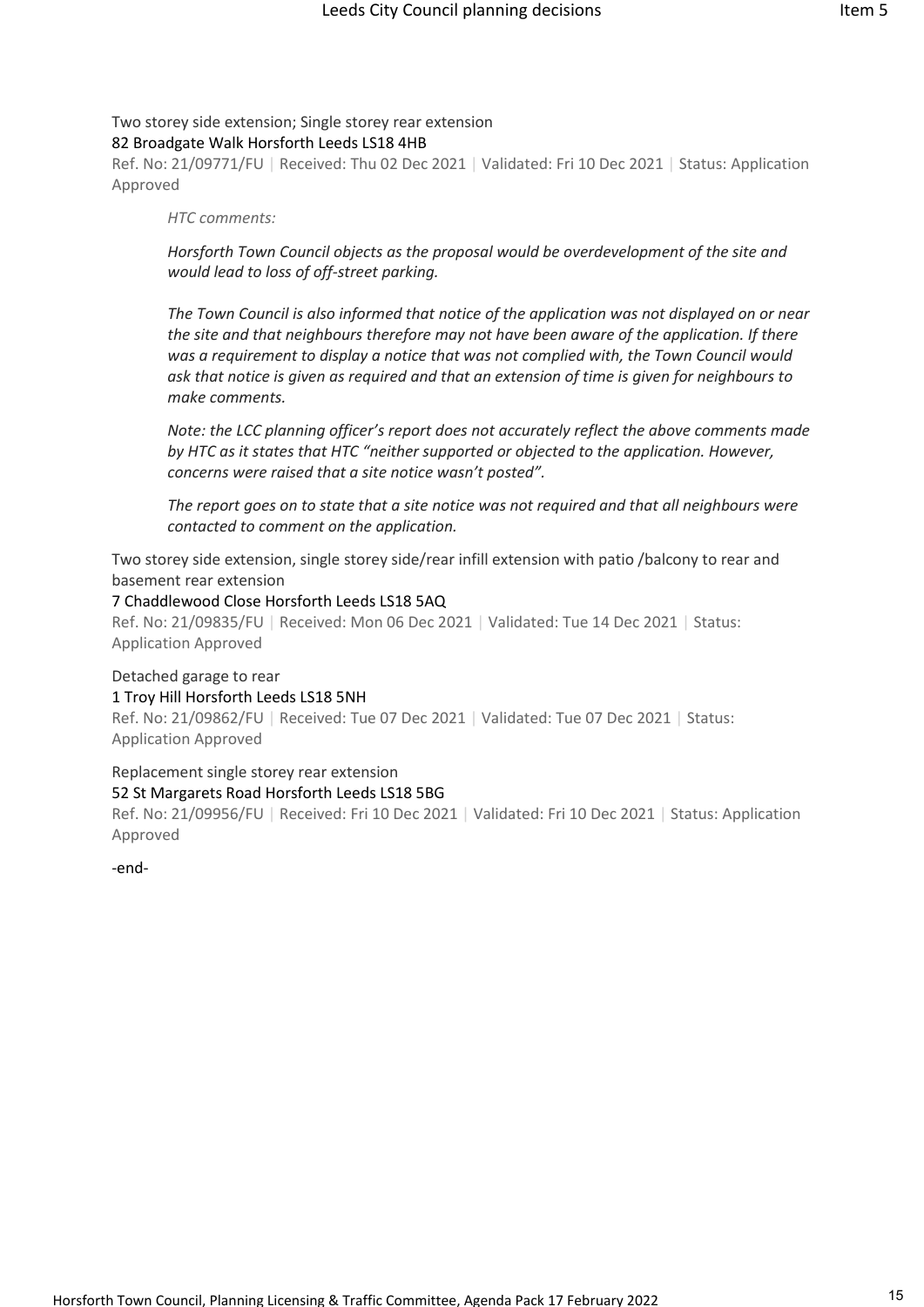**This page is intentionally left blank**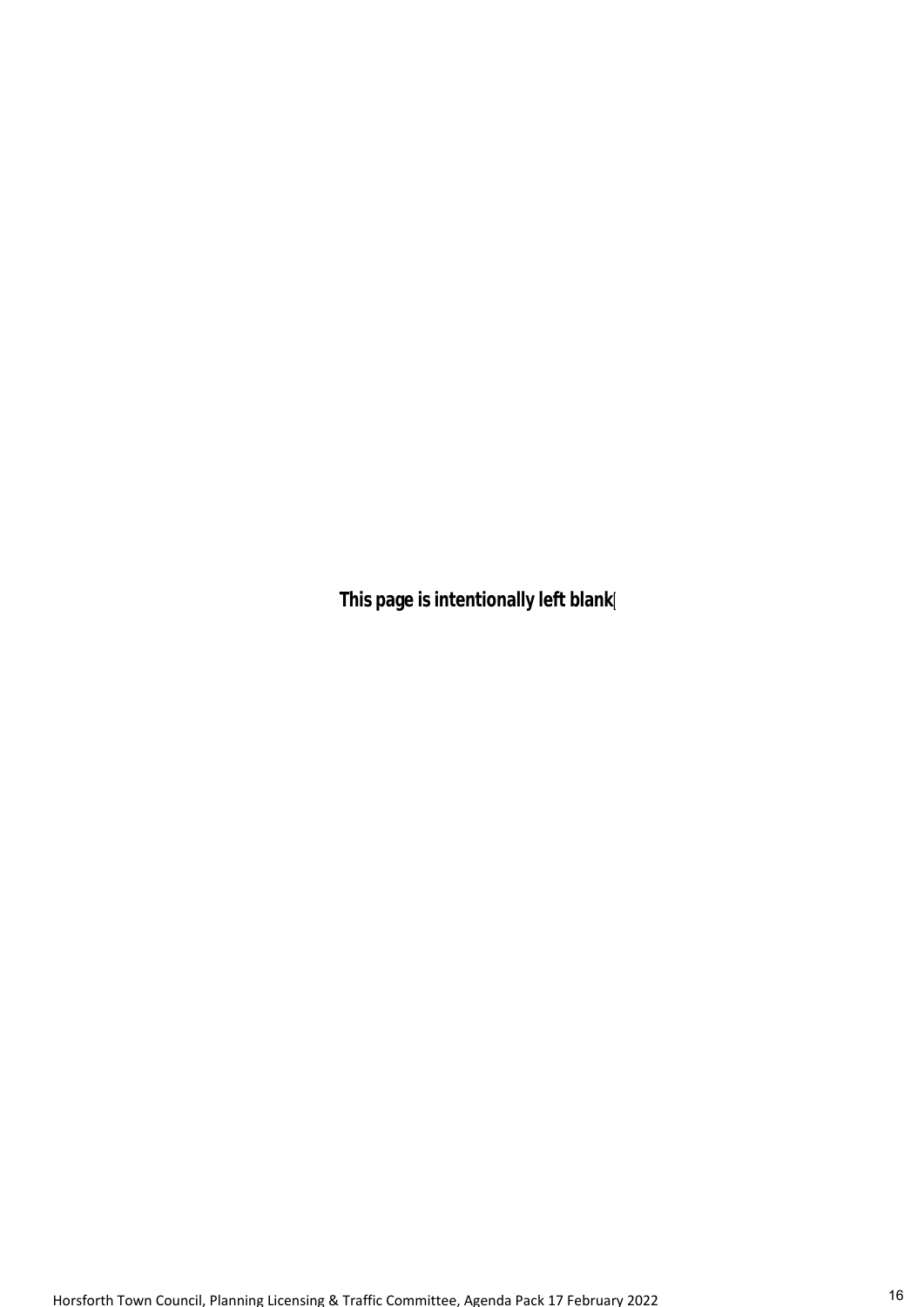<span id="page-16-0"></span>

| <b>Application</b><br>No. | <b>Address/Location</b>                                         | <b>Details</b>                                                                                                                                                                                                                                                                                                                                                |
|---------------------------|-----------------------------------------------------------------|---------------------------------------------------------------------------------------------------------------------------------------------------------------------------------------------------------------------------------------------------------------------------------------------------------------------------------------------------------------|
| <u>21/09884/FU</u>        | Leeds LS18 4LH                                                  | 18 Newlay Grove Horsforth   Conversion of loft to habitable room with four<br>roof lights to front                                                                                                                                                                                                                                                            |
| 22/00315/FU               | <b>Bridge House Outwood</b><br>Lane Horsforth Leeds LS18<br>4UP | Conversion and alteration of offices to 44<br>residential flats (Use Class C3) including the<br>addition of a single additional storey and<br>demolition and redevelopment of existing<br>depot (B8) on site; means of access;<br>improvements to facade of existing building<br>and provision of car parking and landscaping,<br>including Public Open Space |
| 22/00321/FU               | 39 Scotland Way Horsforth<br>Leeds LS18 5SQ                     | Alterations including conversion of garage to<br>habitable room incorporating new roof and<br>side window to porch                                                                                                                                                                                                                                            |
| 22/00347/LI               | 129 Town Street Horsforth<br>Leeds LS18 5BL                     | Listed building application for single storey rear<br>extension; replacement windows; installation<br>of rooflight and alterations including<br>demolition of attached garage                                                                                                                                                                                 |
| 22/00349/FU               | 14 Victoria Gardens<br>Horsforth Leeds LS18 4PH                 | Part two storey, part single storey rear<br>extension.                                                                                                                                                                                                                                                                                                        |
| 22/00362/FU               | 24 Woodside Park Drive<br>Horsforth Leeds LS18 4TG              | Conversion of garage in to habitable<br>accommodation                                                                                                                                                                                                                                                                                                         |
| 22/00393/FU               | 20 Arran Drive Horsforth<br>Leeds LS18 5SW                      | Alterations including raised ridge height to<br>form first floor, with rooflights and feature<br>glazing to rear; single storey front, rear and side<br>extensions with rooflights; conversion of<br>garage to habitable room                                                                                                                                 |
| 22/00462/FU               | 13 Stoney Croft Horsforth<br>Leeds LS18 4RB                     | Outbuilding to rear                                                                                                                                                                                                                                                                                                                                           |
| 22/00586/FU               | 4 Kerry Street Horsforth<br>Leeds LS18 4AW                      | Part demolition of existing building and<br>erection of a two storey apartment block<br>providing 8No. apartments                                                                                                                                                                                                                                             |